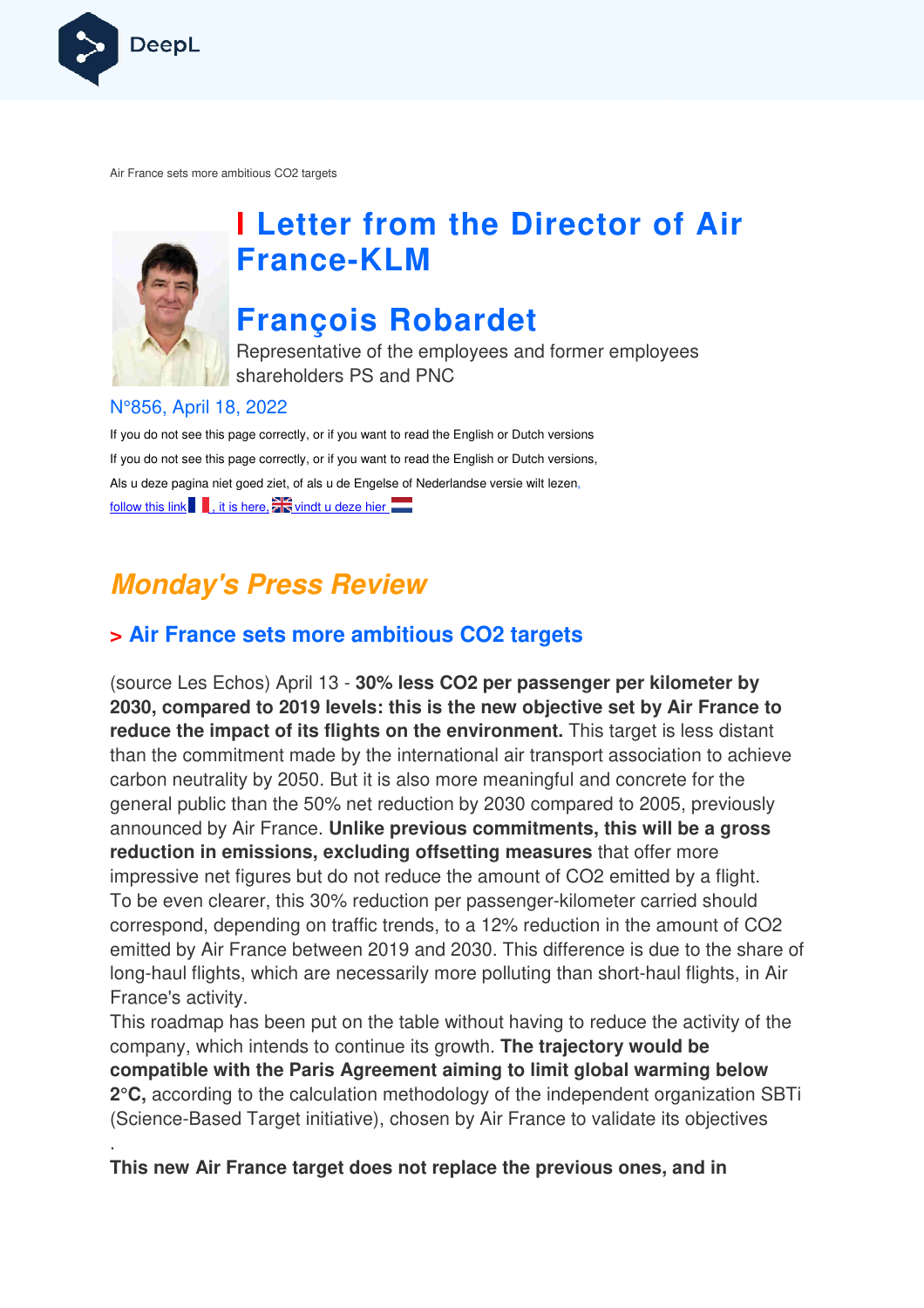### **particular the achievement of carbon neutrality ("zero net emissions" in 2050),**

which combines emission reduction and compensation measures, through the financing of all kinds of projects to capture CO2 from the atmosphere. Since 2019, Air France has been offsetting 100% of its CO2 emissions on domestic flights. Since this year, it must also use 1% biofuels, which also reduce the net carbon footprint of flights. By 2030, the company is aiming for at least 10% incorporation of biofuels on all its flights and 63% by 2050.

Other levers are being used, such as optimizing piloting and reducing the weight on board. One kilo less on board a plane means 69 tons less CO2 over a year, according to Air France. However, **Air France's main asset in reducing its CO2 emissions is the ongoing modernization of its fleet**.

This not only allows the company to reduce its operating costs, but also to significantly reduce its fuel consumption - and therefore CO2 emissions. On average, the new aircraft delivered to Air France - 38 Airbus A350s and 10 Boeing 787s for long-haul flights, and 60 Airbus A220s for short and medium-haul flights produce 20% to 25% less CO2 than the aircraft they replace. (...)

**My comment:** Air France, like KLM (see article below), is committed to reducing its CO2 emissions.

Both airlines will have their actions validated by the SBTi. SBTi is a partnership between the Carbon Disclosure Project (CDP), the United Nations Global Compact, the World Resources Institute (WRI) and the World Wide Fund for Nature (WWF).

SBTi promotes ambitious climate action in the private sector by enabling organizations to set science-based emissions reduction targets.

Companies that join the initiative make a choice to act for the planet independently of their competitors.

### **> KLM, Schiphol, Airbus, Royal NLR and Delft University of Technology collaborate to accelerate the transition to sustainable aviation**

(source Luchtvaartnieuws, translated with DeepL) April 12 - **KLM, Schiphol Group, Airbus, Koninklijke NLR and Delft University of Technology are embarking on**  an intensive collaboration to realize the technological development **towards climate-neutral flight by 2050**. To mark the start of the joint Flying Vision initiative, the five parties signed a cooperation agreement on Monday evening. (...)

According to the initiators, the Flying Vision

initiative aims to develop an "open innovative ecosystem". This means that **the parties involved will share technological advances and new knowledge with**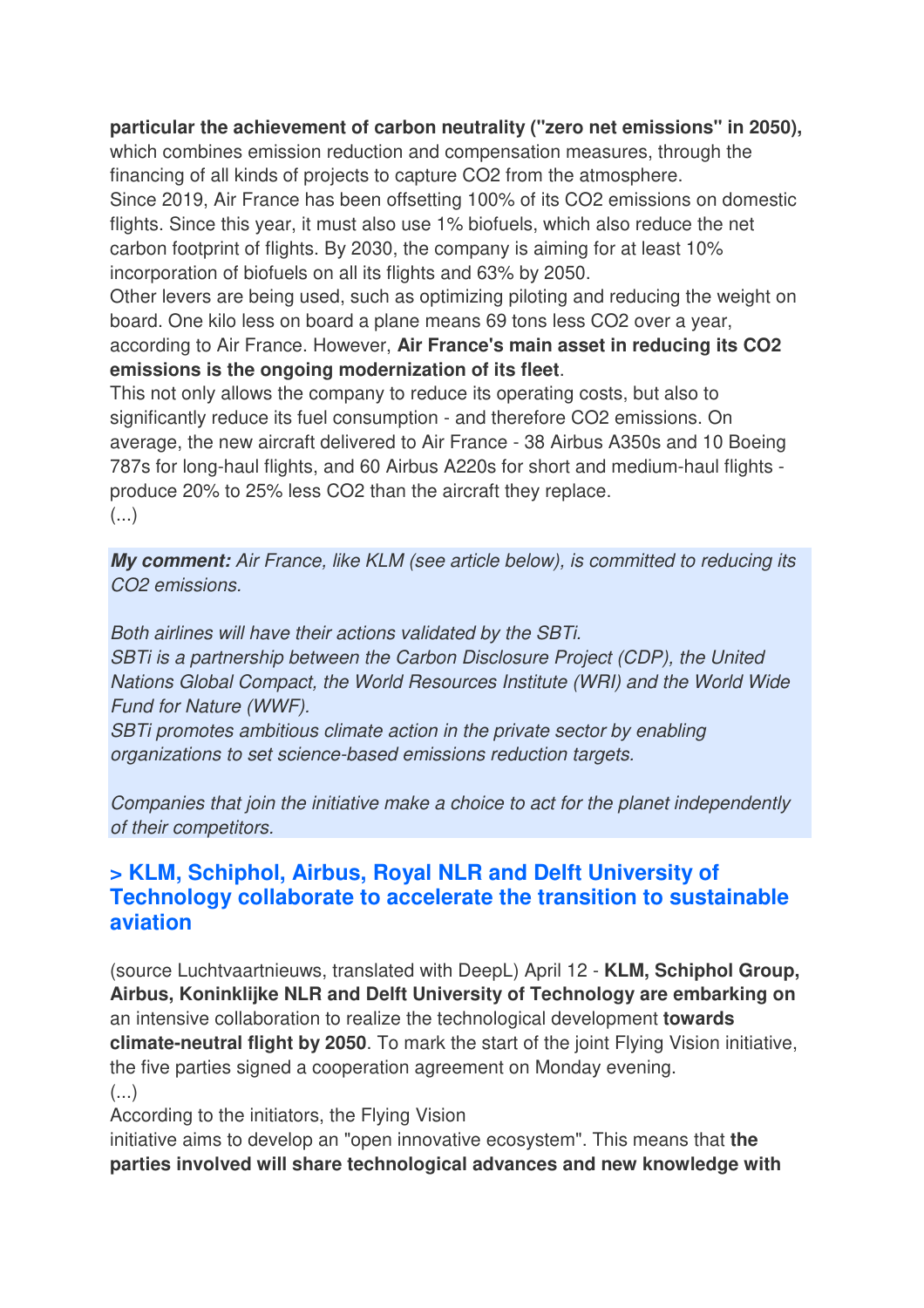### **others and** that **anyone who wants to contribute to making aviation more sustainable can participate**.

Cooperation will include: the development of new, highly energy-efficient aircraft types; the use of 100% renewable energy; climate-neutral aviation logistics operations; and the implications of sustainable aviation for the passenger. Stimulating entrepreneurship and developing new talent is also an important pillar. To promote cooperation, **Delft University of Technology is planning a physical work and meeting place on its campus** where students, researchers, start-ups and corporate R&D staff can meet. The site is scheduled to open by the end of 2022.

**My comment:** KLM is also collaborating with the Delft University of Technology on a new aircraft concept called "Flying-V", a V-shaped aircraft, a model of which was presented at the 100th anniversary of the Dutch airline.

KLM is very committed to the use of sustainable fuels and to research in general.

In 2019, KLM launched a project for the first European plant producing sustainable aviation fuel with SkyNRG (world leader in sustainable aviation fuels) and SHV Energy (world leader in LPG distribution), which will buy the bioLPG produced. KLM had committed to purchase 75,000 tons of sustainable aviation fuel per year.

### **> Airborne biofuels: TotalEnergies targets mass production in Japan with Eneos**

(source La Tribune) April 14 - Already invested in the development of several sustainable aviation fuel (SAF) production sites in France, **TotalEnergies has just joined forces with the Japanese group Eneos Corporation to establish a mass production unit in Japan**. This unit would have a production capacity of 300,000 tons, which is as much as TotalEnergies' entire production in France. (...)

Studies have already been initiated by the two partners, who are focusing on production processes using used cooking oil and animal fats. (...)

This announcement comes a few weeks after the decision of the Japanese Ministry of Land, Infrastructure, Transport and Tourism to set an incorporation target of 10% of SAF by 2030. Given that the country consumed about 10 million tons of kerosene per year before the crisis, this requires production of about 1 million tons. If the feasibility studies are successful and the project is implemented, the Negishi site could contribute 300,000 tons per year to this goal by 2025

. **Negishi would thus rank among the large production units, coming close to the Rotterdam refinery, which is due to reach a capacity of 500,000 tonnes per year by the end of 2023. However, it is still a long way from the giant Singapore refinery, which is due to produce up to one million tons per year**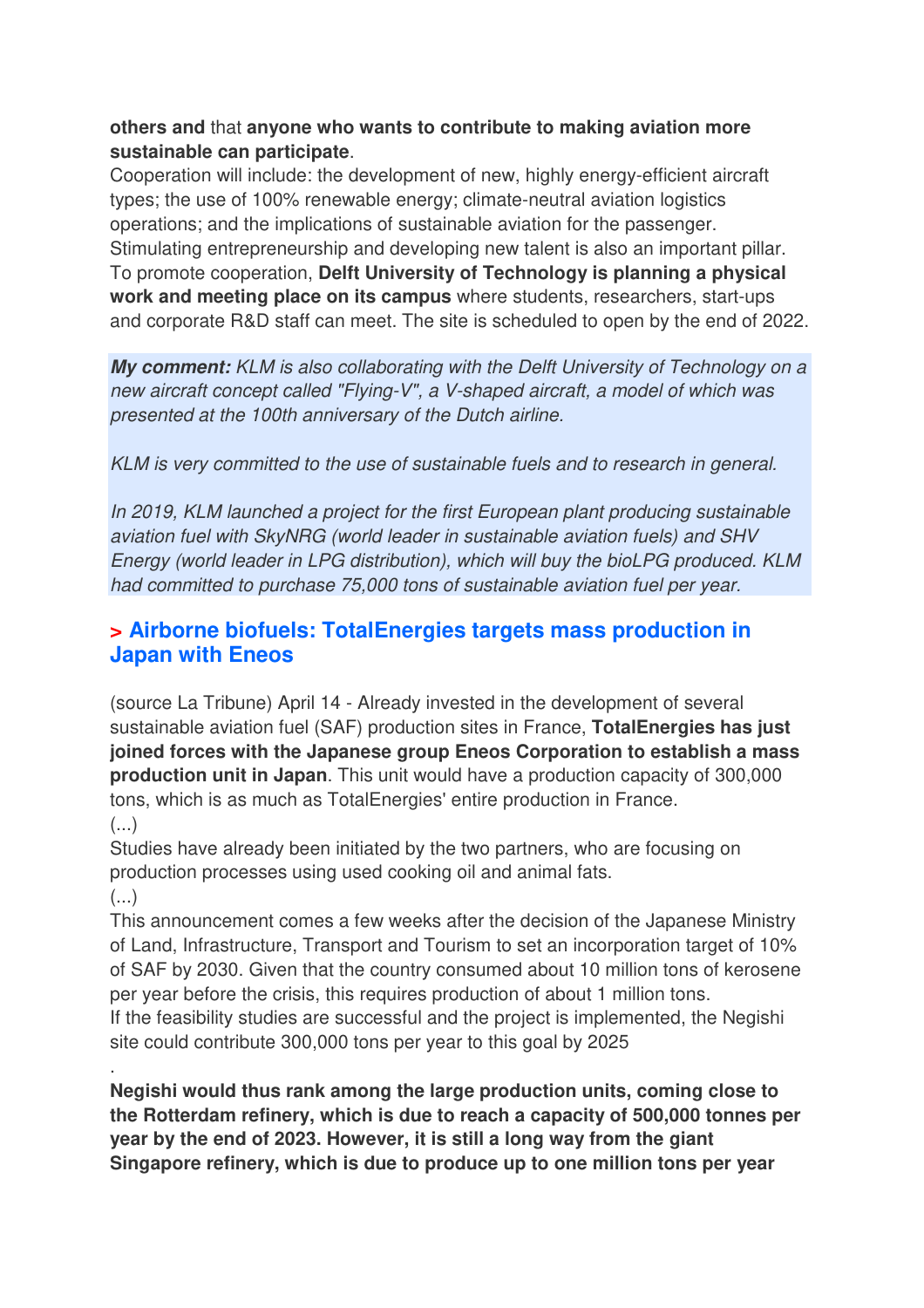**from next year**. The Rotterdam and Singapore units are operated by the Finnish company Neste, a leader in the sector.

 $\left(\ldots\right)$ 

**In France** (...) at the end of March, **Patrick Pouyanné, CEO of the oil group, announced his objective to produce 300,000 tons of SAF per year in 2024** (out of a target of 5 million tons of biofuels in 2030, all sectors combined). **This production will come from several units distributed between the refineries of La Mède, Normandy and Grandpuits**.

(...)

In theory, this is more than enough to cover French needs until the end of the decade. Based on pre-crisis consumption figures - between 6.5 and 7 million tonnes of jet fuel per year in France - **about 70,000 tonnes of SAF are needed per year to cover the current 1% mandate. Double that amount will be needed by 2025, when the European mandate of 2% comes into effect under the European Green Pact.** 

Production will then have to accelerate significantly to cover the following mandates: 5% in 2030 and 20% in 2035... the European Union has set an incorporation target of 63% in 2050.

**My comment:** Since the Grandpuits plant will not open until 2024, French airlines will not have enough fuel to incorporate 1% sustainable aviation fuels (SAF) by then.

TotalEnergies will therefore have to pay an incentive tax on the incorporation of biofuels (Tirib), a tax that will probably be passed on to the price of kerosene paid by airlines.

## **> CMA CGM Air Cargo to serve Paris-CDG in June**

(source L'Antenne) April 14 - With Liege as its hub, **CMA CGM Air Cargo is currently operating its fleet of aircraft in a partnership with Air Belgium**. **This arrangement seems to be temporary**, as the French shipping group's airline subsidiary intends to become a fully-fledged air carrier. This is the aim of its efforts in the United States and Europe, including France

**In the U.S., the company obtained its air carrier certificate on March 16. An identical procedure is underway with the French authorities. Starting in June, CMA CGM Air Cargo plans to launch its first flights between Paris-Charles-de-Gaulle, Chicago, New York and Atlanta.** 

### **(...)**

.

For the director of development at Aéroports de Paris, 2022 should be "a year of recovery for cargo at Paris-CDG". In addition to the arrival of CMA CGM Air Cargo, "Fedex and DHL Express have increased their capacities in 2021," he said. Air France-KLM Martinair Cargo is also redeploying its flights to Paris with new A350Fs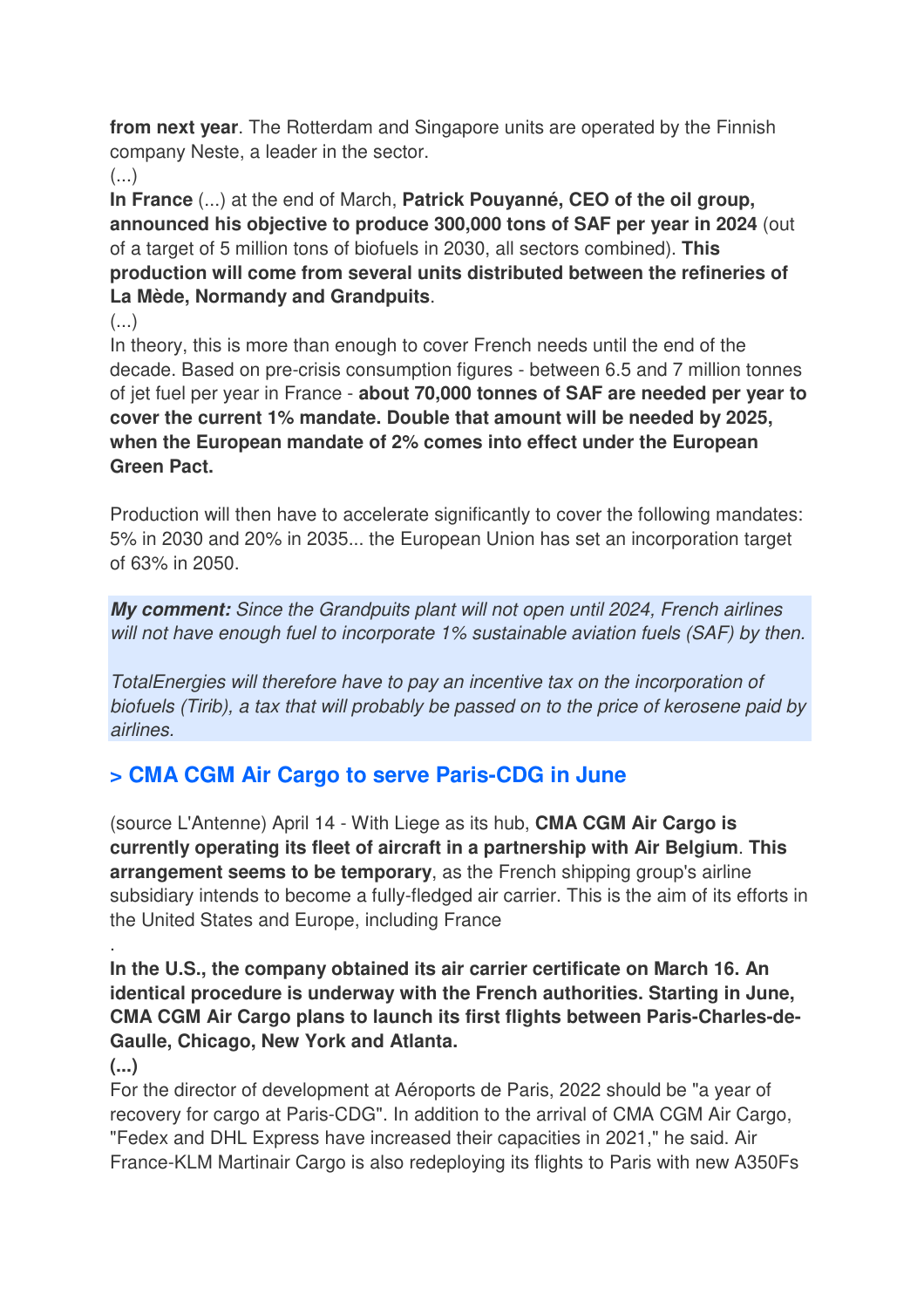that offer a higher payload.

### **The French Civil Aviation Authority (DGAC) confirms the recovery of air freight in France this year**.

(...)

The evolution of air freight **between France and Asia** seems more difficult to predict. The only certainty is that "**rates will increase** on this route", say Jean-Michel Garcia, AUTF's international transport delegate, and Philippe de Crécy, TLF Overseas' vice-president.

 $(\ldots)$ 

To explain the increase in freight rates, they first invoke the consequences of the war in Ukraine. "The bypass of Russian and Belarusian airspace lengthens the flights by at least three hours, they explain. **The planes are forced to carry more fuel. This has a cost and reduces their payload**.

(...)

**The second reason given concerns the containment measures decided in China to fight against Covid-19**. According to Christophe Boucher, these measures "impact the handling of goods in several Chinese airports that lack manpower".

**My comment:** CMA CGM is the world leader in maritime transport and logistics. It has a fleet of more than 500 vessels.

At the beginning of 2021, it has decided to enter the air freight business by buying four second-hand A330-200Fs. It will be another competitor for Air France at the Charles-de-Gaulle hub.

## **> EasyJet's growth in France is soaring, driven by a catch-up effect**

(source Les Echos) April 12 - EasyJet is on the right track. After two years of "stop & go" with closures and reopenings in the UK, Europe's second largest low-cost airline has finally boarded the recovery plane.

Long lagging behind its main competitors, with a 2021 offer still 64% below its prehealth crisis level, **easyJet has reopened the taps in a big way at the beginning of the year, raising its offer to 82% of the 2019 level**. And according to its CEO, Johan Lundgren, the orange company should deploy this summer "flight levels close to those of 2019" and "emerge as one of the winners of the crisis ."

**A surge enabled by the lifting of health restrictions in the United Kingdom, easyJet's largest market**, and the reduction of expected losses in the first half of the 2021-2022 financial year, reduced from 730 to 535 million pounds ... **But also by the good performance of its second market, France**, where easyJet remains the second largest airline after Air France in general, and the first in most regional airports.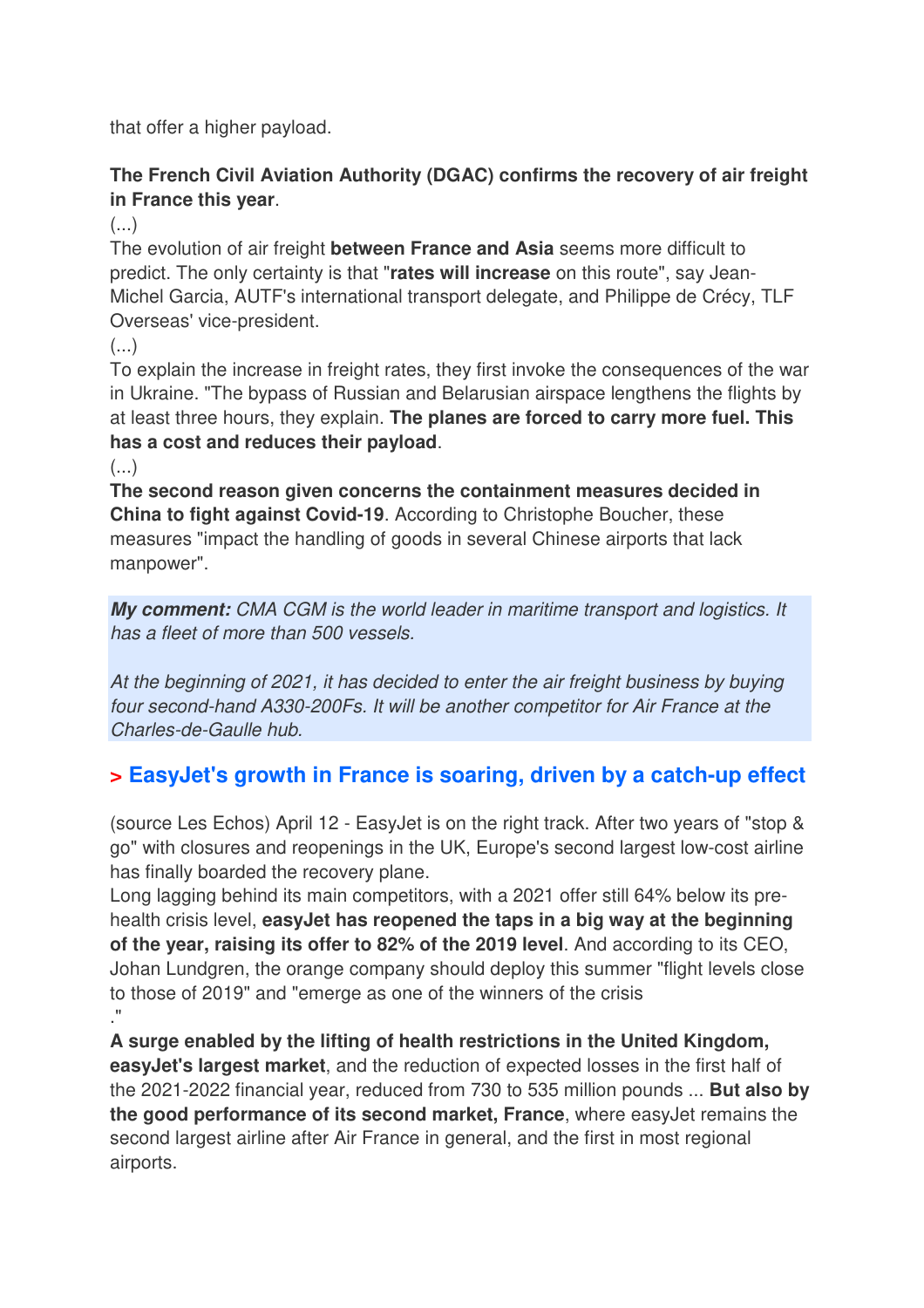#### (...)

.

**In addition to the return of leisure customers, easyJet is also attracting business travelers in France**. "With the lifting of health restrictions, business traffic has picked up again in France, with a catch-up phenomenon," confirms Bertrand Godinot. Business travel represented 24% of our activity before Covid and today we are at 26%," he emphasizes

**Because of its "middle cost" model,** characterized by the choice of serving major airports with as many daily frequencies as possible, **easyJet has always relied more on business travel than its main low-cost competitors, such as Ryanair and Wizz Air, even if it means incurring a higher average cost**. The recovery of business travel, seminars and conferences, even if limited to France, is therefore essential for easyJet to return to profitability.

 $\left(\ldots\right)$ 

.

**My comment:** The share of business travelers with easyJet may seem surprising.

But the British company has for many years adopted the strategy of competing directly with Air France in this very profitable customer segment.

### **> ADP Group: Traffic up 9.8 million passengers in March over a year**

(source Agefi) April 14 - Airport operator **Groupe ADP announced Thursday that its traffic grew by 9.8 million passengers in March compared to the same month in 2021**, reaching 72.4% of its March 2019 level

**The airports managed by the group welcomed 18.9 million passengers last month, including 4 million at Paris-Charles de Gaulle and 2 million at Paris-Orly.** 

 Cumulatively over the first three months of the year, ADP Group's traffic grew by 79.7% compared to the same period in 2021, to 47 million passengers. It represents 62.6% of the traffic level for the same period in 2019.  $($ ...)

**My comment:** The ADP group believes that the Ukrainian conflict does not call into question its financial forecasts and traffic assumptions.

## **Bonus Article**

**> Laurent Berger and Philippe Martinez: "Marine Le Pen is a danger**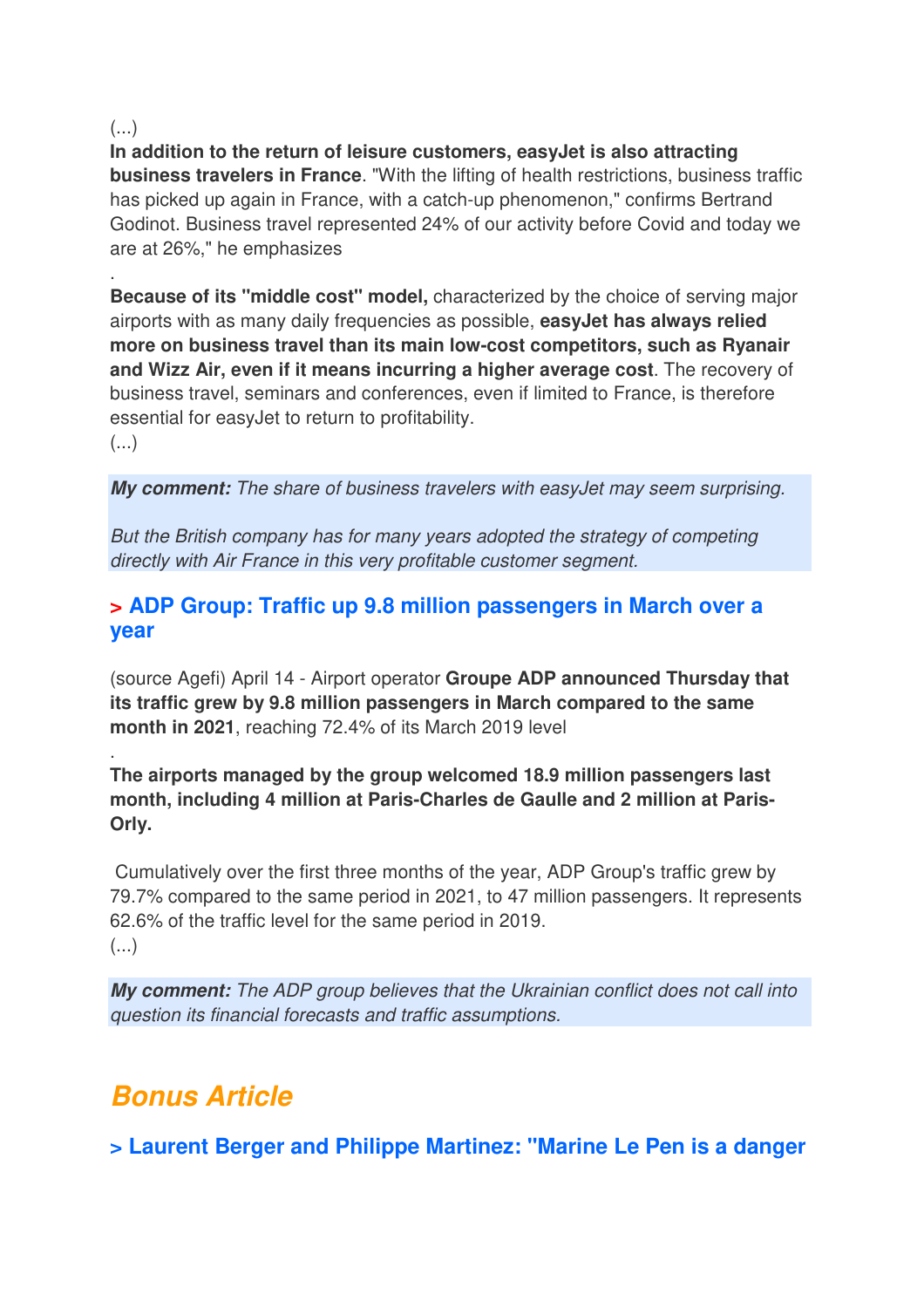### **for the workers**

(source Journal du Dimanche) April 17 - "Never has the threat of seeing the extreme right in the Elysée Palace been so strong. It requires us to speak out today to avoid this catastrophic scenario. We are the leaders of the largest French trade union organizations. We have hundreds of thousands of members and millions of workers trust us in companies and administrations. We listen to them, we accompany them, we defend them. It is in this capacity that we warn about the danger represented by Marine le Pen and her party.

**The Rassemblement National has not changed**. Like the National Front in its time, it is deeply rooted in the history of the French far right, racist, anti-Semitic, homophobic, and sexist. Its entire program is centered on the rejection of the other and the withdrawal into oneself. National preference, renamed national priority, is at the heart of each of his proposals. By inscribing it in the Constitution as she promises, **Marine Le Pen wishes to undermine one of the foundations of our Republic, the equality between all citizens. We do not want this society.** Every day, our teams fight against discrimination, whatever it is. Marine Le Pen's project is to make this counter-power disappear. By encouraging the emergence of a myriad of small corporatist "in-house" unions, she wants to weaken the representative union organizations and limit the defense of employees.

It will do the same, no doubt, with all the organized civil society that will stand in its way. Her project goes back on fundamental rights for women won by associations and trade unions, does not include any measure to fight effectively against global warming which threatens the future of our planet. On the other hand, it displays complacency, even solidarity with many autocrats of yesterday and today who restrict individual freedoms (Orban, Bolsonaro, Trump...) or do not hesitate to go to war to expand their territory (Putin).

**We are two committed actors who believe, despite our differences, in the power of dialogue and collective action to build a more just society. We are two leaders of organizations that are not resigned to seeing the extreme right in power.**

The National Rally is a danger for the fundamental rights of citizens and workers. It cannot be considered as the republican parties, respectful and guarantors of our motto, liberty, equality, fraternity. Let's not entrust it with the keys to our democracy, at the risk of losing them."

## **End of the press review**

**> Advice for employees and former employees who are**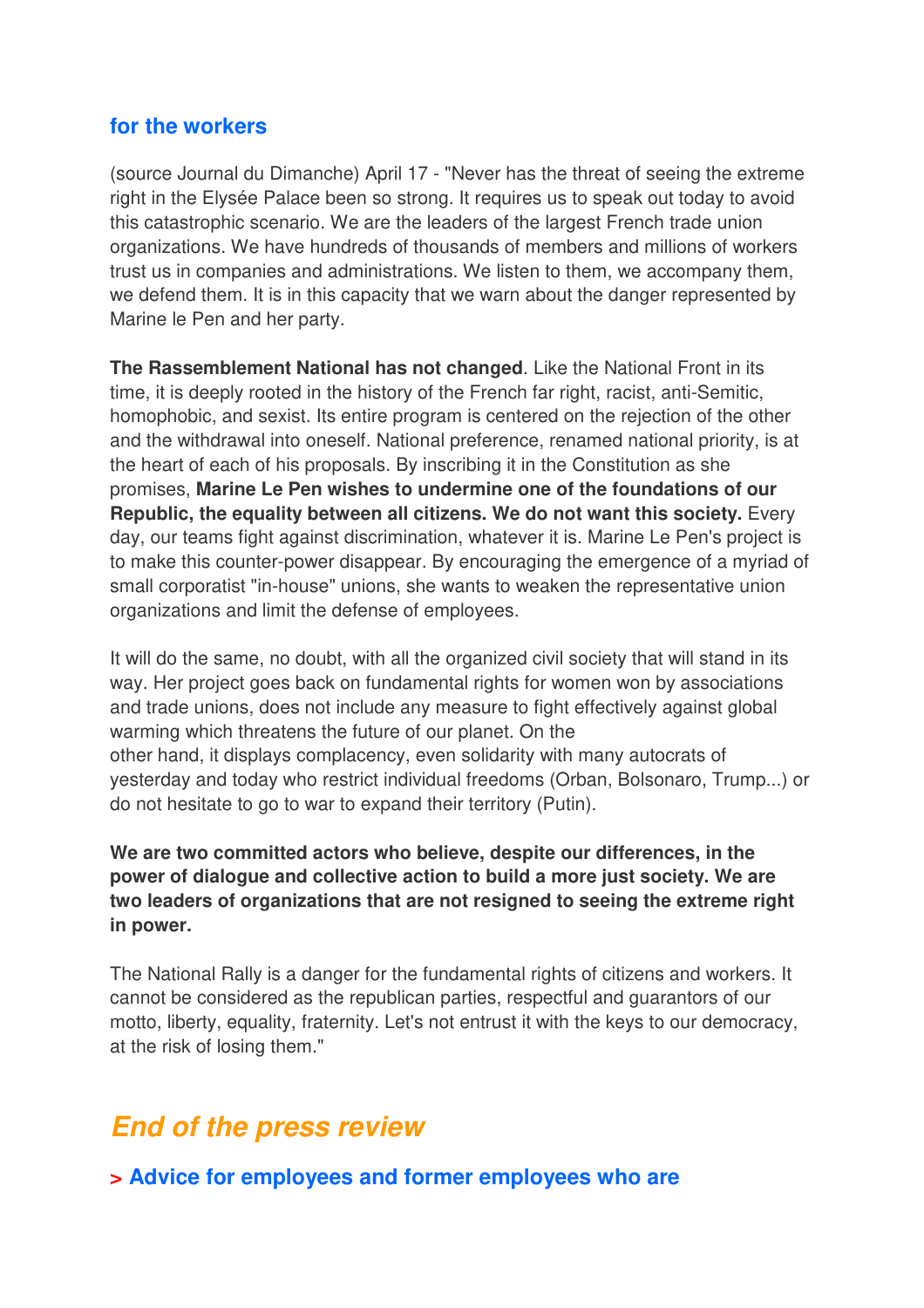### **shareholders**

You will find on my navigaction site the modalities of access to the managers' sites.

To avoid forgetting to change your contact information each time you change your postal address, **I advise you to enter a personal e-mail address**. It will be used for all correspondence with the management organizations.

Keep all the documents related to your Air France-KLM shares in one place: all the letters you receive from the different managers, Natixis, Société Générale, your personal financial institution if you bought your shares through it.

### **> My comments on the Air France-KLM share price trend**

**Air France-KLM shares** closed at **4.109 euros** on Friday 15 April (Monday 18 April was a public holiday, so there was no trading). **It is up this week by +1.71%.** 

#### **It had fallen to €3.295 in early March.**

Before the coronavirus epidemic, Air France-KLM shares were at €9.93.



Comparative evolution of the Air France-KLM share price vs. IAG and LH over one year.

**Since March 2021, Air France-KLM's share price has evolved in much the same way as that of its two main European competitors,** the Lufthansa and IAG groups.

However, there has been a divergence since the beginning of the year. Lufthansa's share price is performing better than Air France-KLM's, probably because the recapitalization of Air France-KLM is taking so long.

IAG's share price is down sharply. The high level of debt of the Anglo-Spanish group is highlighted by analysts.

**The analysts' average (consensus) for AF-KLM shares is 3.28 euros**. The highest price target is 5.50 euros, the lowest 1.30 euros.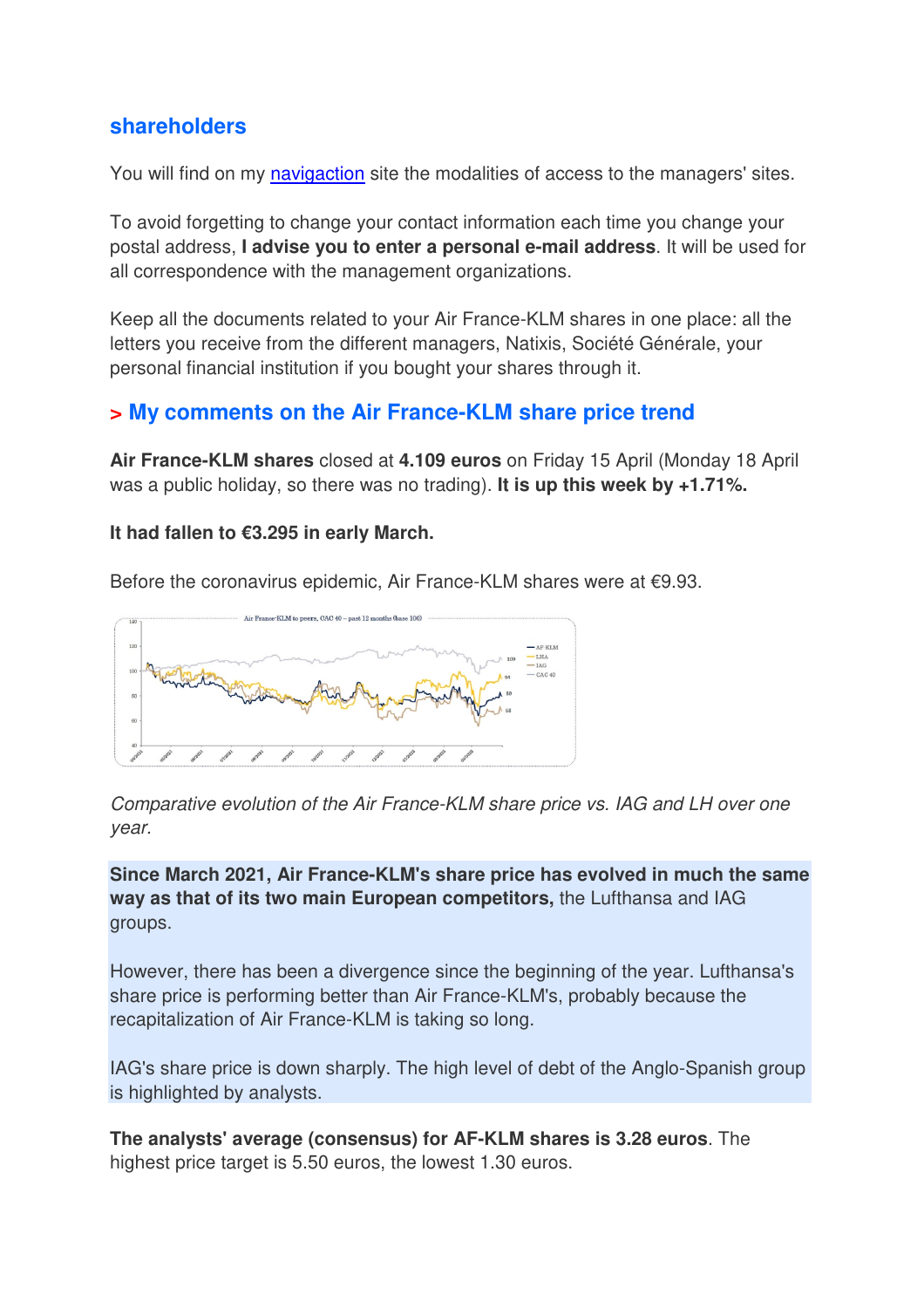You can find the details of the analyst consensus on my blog. I do not take into account the opinions of analysts prior to the beginning of the health crisis.

### **The barrel of Brent crude oil** (North Sea) **is up sharply this week from +12 to 111\$**.

#### **It is back to its price of mid-February, at the outbreak of the war in Ukraine.**

At the beginning of March, Brent had reached \$132, close to its record of \$150 (in 2008).

At the end of October 2020, it was at a low of \$37.



Evolution of oil prices over ten years. The sharp drop corresponds to the beginning of the Covid-19 epidemic.

### **This information does not constitute an invitation to sell or a solicitation to buy Air France-KLM shares.**

You can react to this press review or send me any information or thoughts that will help me better carry out my duties as a director of the Air France-KLM group.

### **You can ask me, by return, any question relating to the Air France-KLM group or to employee share ownership...**

See you soon.

To find the last press reviews of Monday, it is here

### **If you like this press review, please pass it on.**

New readers will be able to receive it by giving me the email address of their choice.